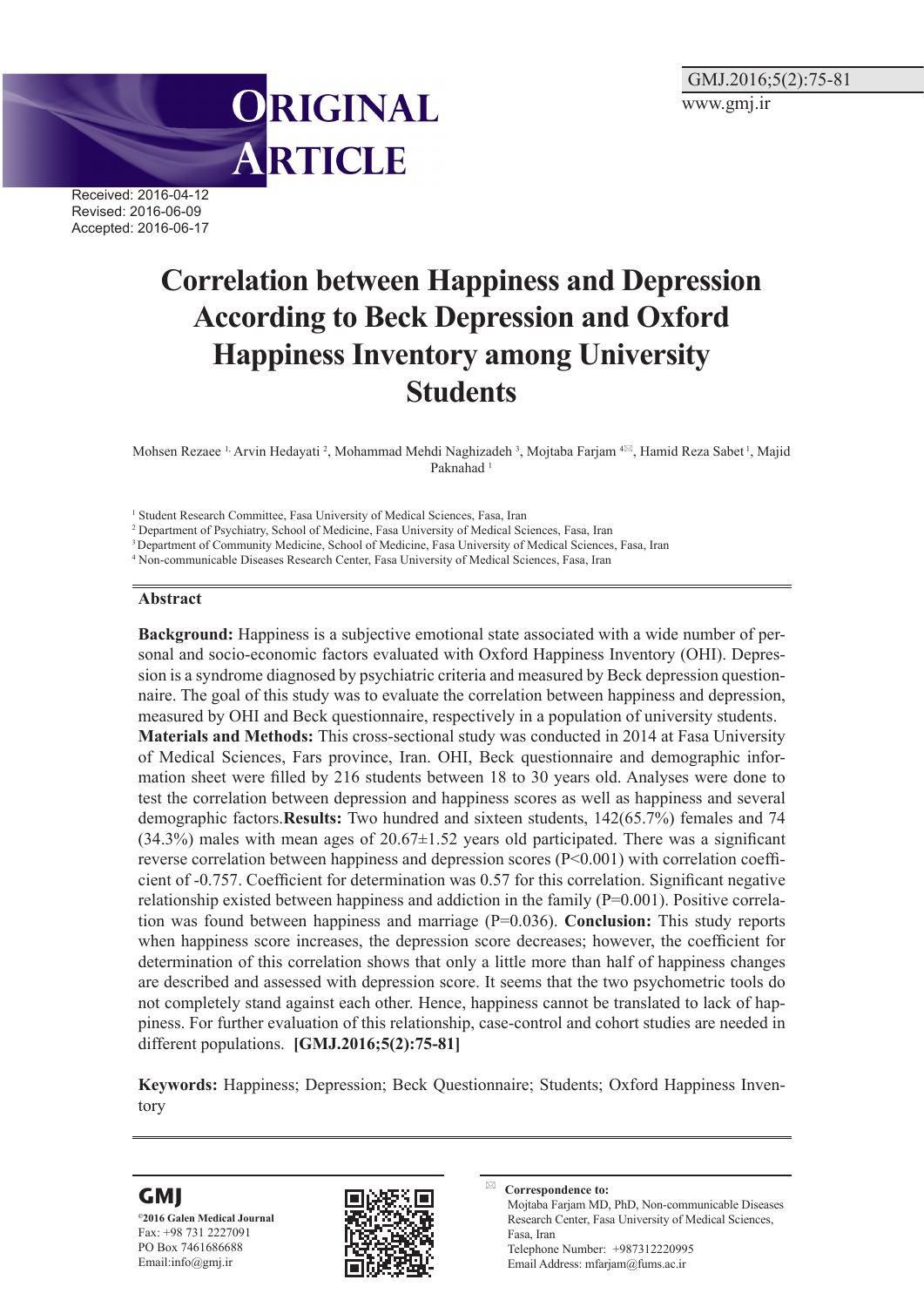## **Introduction**

Happiness is a subjective emotional state defined as a positive value a person attributes to himself. It encompasses a number of cognitive and positive emotional states that causes life satisfaction and lack of negative thinking  $[1, 2]$ .

Happiness is associated with many factors including socioeconomic status, educational degree, health condition and fitness. Obesity and smoking and many other health problems and abnormal behavioral conditions have reverse relationship with happiness [3, 4]. Among factors affecting happiness, some like genetics are indisputable [5].

However, modulating others might improve happiness.

In positive psychology which is devoted to understanding the process of human happiness and welfare, happiness is evaluated as a principal issue [2, 6]. Various methods have been used to "measure" happiness. A commonly used method to assess happiness is the implementation of Oxford Happiness Inventory (OHI) introduced in 1987 by Argyle and Crossland [7]. Many studies were done for evaluating the validity and reliability of OHI. Hills and Argyle reported the validity of OHI with Cronbach's alpha coefficient of 0.90 [8]. The validity of Persian version of OHI was evaluated by several studies such as Alipour *et al*. (alpha coefficient 0.91) [9] and Hadinezhad *et al*. (alpha coefficient 0.83) [10].

Depression is one of the major causes of morbidity in all countries. It is a widespread and devastating disease that can affect all the people of both genders [11]. According to the prediction of World Health Organization (WHO), depression will be the second cause of disability in 2020 and till then, the leading cause of disease burden in developing countries [12]. Depression is a syndrome that contains several items including reduced energy and passion, difficulty in concentrating, feelings of guilt, anorexia and suicidal thoughts [12-14]. Beck depression inventory is one of the most commonly used depression scales published in 1961 by Beck *et al*. [15]. The validity of Persian version of beck depression inventory by several studies such as Rajabi *et al*. has

been pinpointed (Cronbach's alpha coefficient 0.87) [16].

Depression is not merely the absence of happiness. It is a syndrome characterized by several signs and symptoms and diagnosed by psychiatric disease criteria [17]. One of the items of criteria can be interpreted as lack of happiness. Worldwide, no psychometric study has been conducted till now to evaluate the correlation between happiness and depression using the most common tools of measuring each, OHI and Beck questionnaires. These psychometric tools have not been evaluated head to head to elucidate if they measure the mental conditions in a way to propose if depression is not the lack of happiness. So, this study was conducted to evaluate the existence of correlation between happiness and depression according to the scores of these two scales among students of different fields in Fasa University of medical sciences in Fars province, Iran.

## **Materials and Methods**

This cross-sectional study was conducted in May 2014 at Fasa University of Medical Sciences, Fars province of South Iran. The participants included 300 students from 6 study fields (medicine, emergency medical science, anesthesiology, public health, laboratory science and nursing) with ages between 18 to 30 years old. Fifteen students were selected from each grade in each field via student name list by using a random number table. Two questionnaires, OHI and Beck, were prescribed simultaneously. Beck depression questionnaire included sociodemographic questions at the top of the sheet, ending in 21 items that evaluated the mood of the participants; each question was scored 0 to 3. Total score accounted for a number between 0 and 63. Higher scores represented more severe depressed mood. OHI contained 29 questions measuring happiness. Each question scored from 0 to 3 and total score was noted 0 to 87. All data were kept codified and confidential. Finally, 74 participants were excluded from the study due to incomplete filling of their questionnaire sheets and 216 samples were analyzed for final evaluation. Data were reported as mean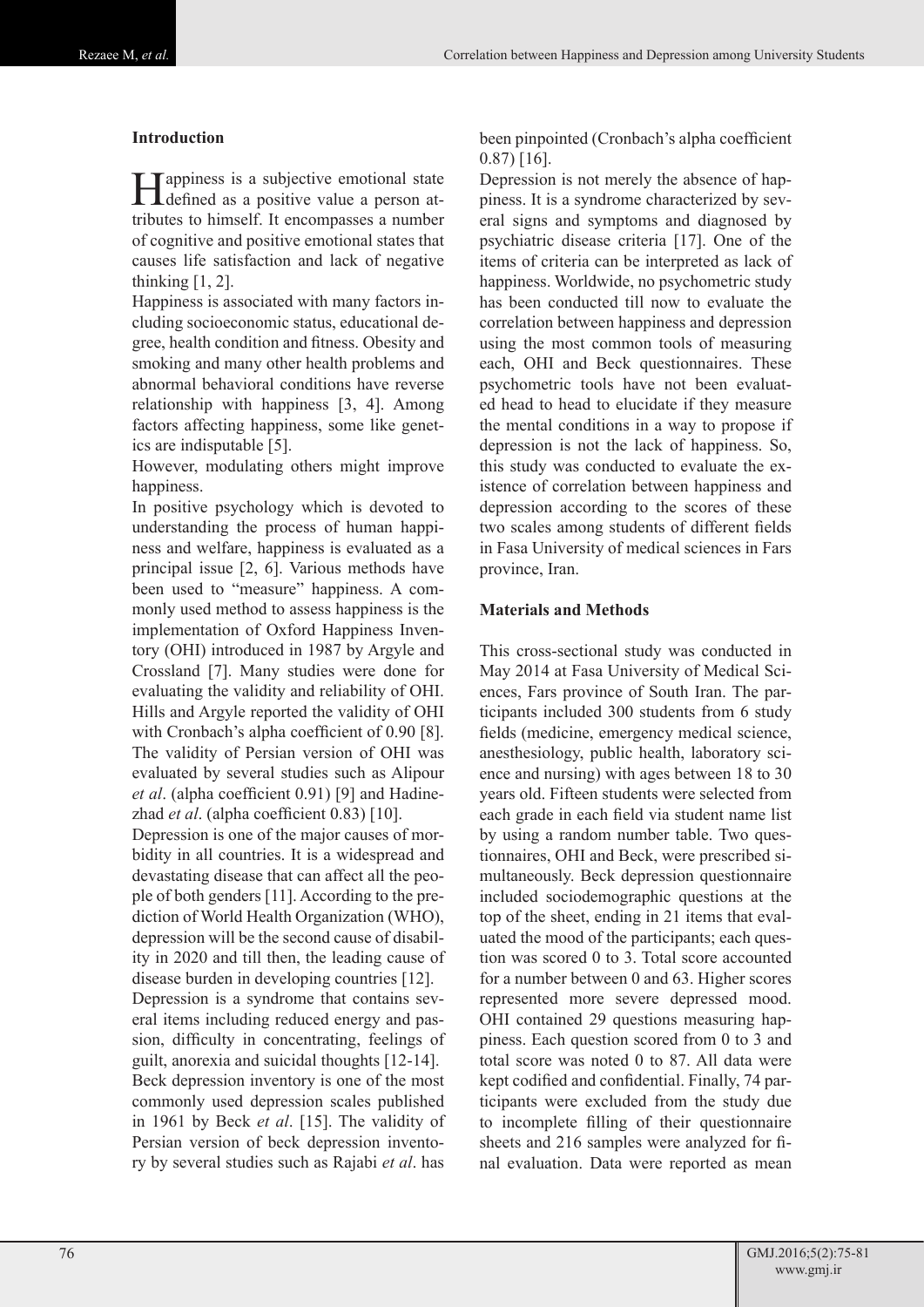+/- standard deviation (SD). One-way ANO-VA and Independent sample t-test were used to make comparisons. P

earson correlation coefficient was used to report correlation between scores of depression and happiness. P-value less than 0.05 was set as significance level. SPSS version 19 (SPSS Inc. Chicago I11) was utilized for statistical analysis.

## **Results**

In this study 216 students participated including 142(65.7%) female and 74(34.3%) male. Mean age was  $20.67 \pm 1.52$  years (18-29 years) old). Cronbach's alpha coefficient of OHI in this study was 0.92.

Mean of happiness score was  $41.5 \pm 15.24$ (9-74) and mean of depression score was  $12.59\pm10.85$  (1-50). Other demographic data are presented in Table-1.

There was a significant negative correlation between the scores of happiness and depression measured by OHI and Beck depression questionnaires, respectively (P˂0.001). Happiness scores decreased with increasing depression scores  $(r = -0.757)$  (Figure-1). Determination coefficient between OHI and Beck questionnaires was 0.57 which means 57% change in happiness scores could be expressed by depression score or vice versa.

In this study, there was no significant relationship found between age and happiness (P=0.672), and gender and happiness  $(P=0.186)$ .

Married students had higher scores of happiness than single ones. There was a significant relationship between happiness and marriage (P=0.036). History of divorce in the family and happiness had significant reverse relationship  $(P=0.014)$ .

People with positive history of divorce in their family had lower happiness scores. Happiness and cigarette smoking represented significant relationship  $(P=0.025)$ .

Smokers had lower happiness scores. Between happiness and family history of addiction, there was a significant reverse relationship  $(P=0.001)$ .

Students who had positive history of addiction in their family had lower scores of happiness. Significant relationship existed between the degree of happiness and mothers' level of education (P=0.045), more details in Table-2.

| Table 1. Demographic information of participants |  |  |
|--------------------------------------------------|--|--|
|--------------------------------------------------|--|--|

| <b>Variables</b>      |                          | N(%)       |
|-----------------------|--------------------------|------------|
| Gender                | Boy                      | 74 (34.3)  |
|                       | Girl                     | 142 (65.7) |
| Field                 | Non-medical*             | 192 (88.9) |
|                       | Medical                  | 24(11.1)   |
| <b>Marital status</b> | Single                   | 197 (91.2) |
|                       | Married                  | 19(8.8)    |
| <b>Father's Job</b>   | Without steady<br>income | 137(63.4)  |
|                       | With steady<br>income    | 79 (36.3)  |
| Mother's Job          | Homemaker                | 193 (89.4) |
|                       | Employed                 | 23(10.6)   |
| <b>Family history</b> | Yes                      | 6(2.8)     |
| of divorce            | N <sub>0</sub>           | 210 (97.2) |
| Death of              | Yes                      | 9(4.2)     |
| parents               | N <sub>0</sub>           | 207 (95.8) |
| <b>Dormitory</b>      | Yes                      | 177(81.9)  |
|                       | N <sub>0</sub>           | 39(18.1)   |
|                       | $<$ 200 $\,$             | 22(10.2)   |
| <b>Family monthly</b> | 200-400                  | 93(43.1)   |
| income†               | 400-800                  | 64(29.6)   |
|                       | > 800                    | 37(17.1)   |
|                       | Illiterate               | 15(6.9)    |
| Father's level of     | High school              | 122(59.5)  |
| education             | University<br>education  | 79 (36.6)  |
|                       | Illiterate               | 19(8.8)    |
| Mother's level        | High school              | 155(71.8)  |
| of education          | University<br>education  | 42(19.4)   |
| Cigarette             | Yes                      | 14(6.5)    |
| smoking               | No                       | 202(93.5)  |
| <b>Family history</b> | Yes                      | 24(11.1)   |
| of addiction          | N <sub>0</sub>           | 192(88.9)  |
|                       | $<$ 5 person             | 126(58.3)  |
| <b>Family count</b>   | >5 person                | 90(41.7)   |

\*Including: Emergency medical science, Anesthesiology, hygienic, Laboratory science, Nursing † Us Dollar:\$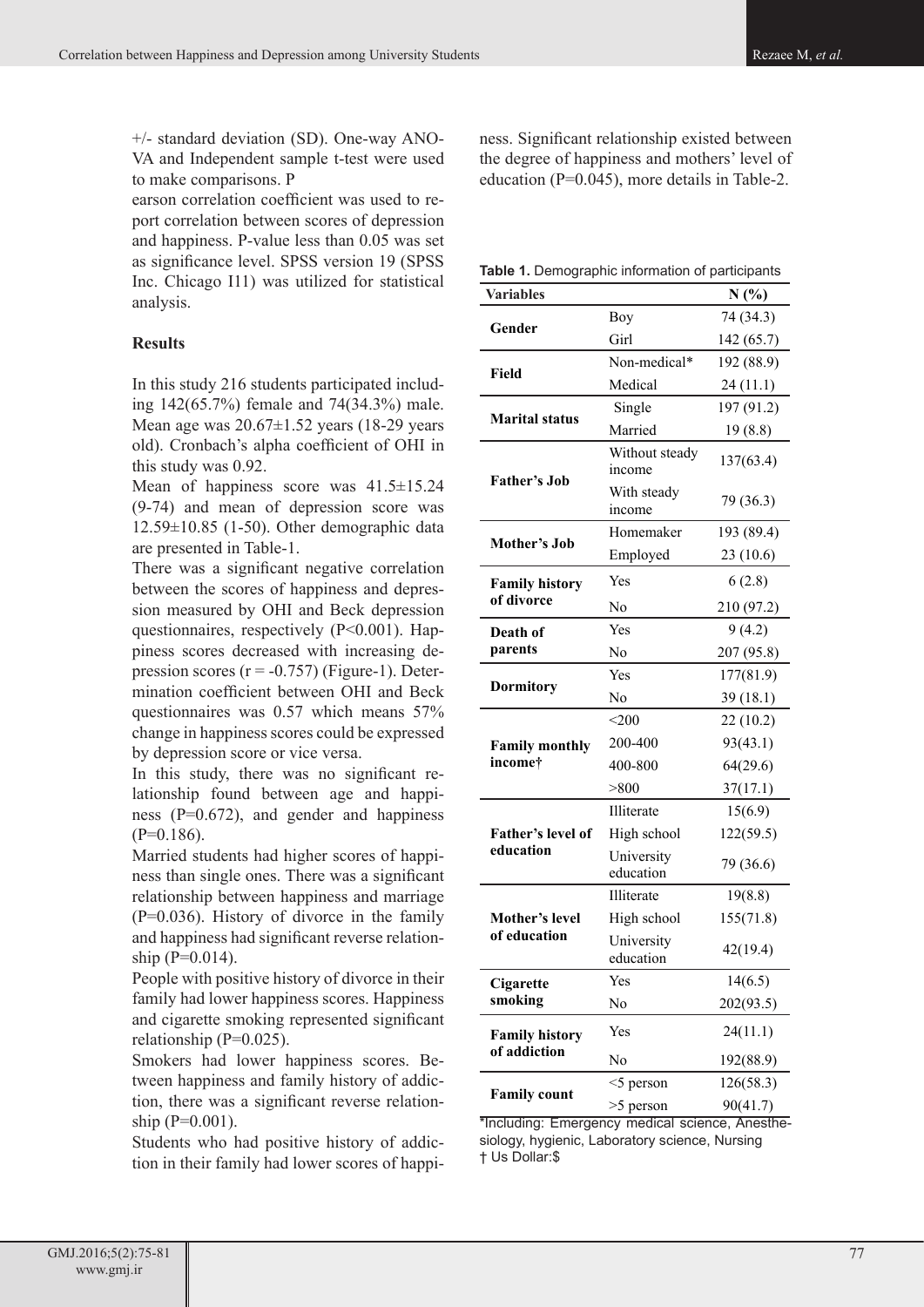| <b>Variables</b>            |                         | Happiness(0-87) |       |                    |         |
|-----------------------------|-------------------------|-----------------|-------|--------------------|---------|
|                             |                         | Number          | Mean  | Standard deviation | P-Value |
| <b>Marital status</b>       | single                  | 197             | 40.82 | 15.26              | 0.036   |
|                             | married                 | 19              | 48.47 | 13.47              |         |
| Family history of divorce   | Yes                     | 6               | 26.50 | 12.18              |         |
|                             | No                      | 210             | 41.92 | 15.12              | 0.014   |
| <b>Cigarette smoking</b>    | Yes                     | 14              | 32.71 | 16.12              |         |
|                             | N <sub>0</sub>          | 202             | 40.10 | 15.03              | 0.025   |
| Family history of           | Yes                     | 24              | 28.75 | 11.12              |         |
| addiction                   | N <sub>0</sub>          | 192             | 43.09 | 14.95              | 0.001   |
| Mother's level of education | Illiterate              | 19              | 33.84 | 11.72              |         |
|                             | High<br>school          | 155             | 42.77 | 15.18              | 0.045   |
|                             | University<br>education | 42              | 40.23 | 16.01              |         |

| Table 2: Relationship Between Happiness and Demographic Variables |  |  |
|-------------------------------------------------------------------|--|--|
|                                                                   |  |  |



**Figure 1.** Correlation Between Happiness and Depression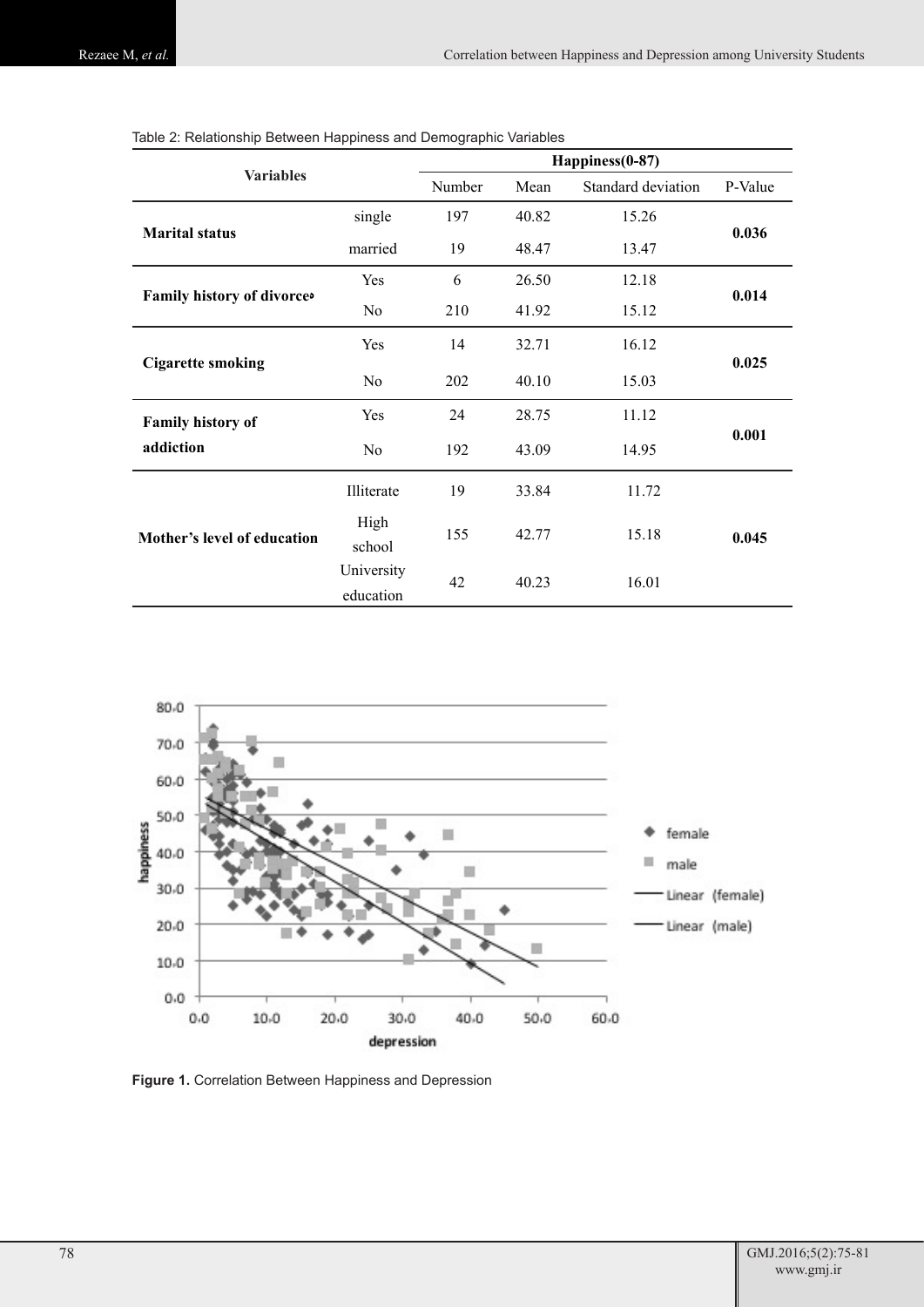## **Discussion**

Utilization of psychometric tools has got important advancements toward better evaluation of psychological states and psychiatric disorders. OHI and Beck depression questionnaires are among the mostly used psychometric tools. This study was conducted to evaluate the existence of correlation between happiness measured by OHI and depression measured by Beck depression questionnaire. OHI and Beck are two internationally accredited and reliable questionnaires used to evaluate the degree of happiness and the severity of depression, respectively. The two terms, happiness and depression are used as antonyms in the folklore literature, but in the science, the former is defined merely as a state of wellbeing and value, while the latter indicates a syndrome of psychiatric abnormality.

We found that there was an inverse correlation between the degree of happiness measured by OHI and the severity of depressive mood reported by Beck inventory; however, the determination coefficient calculated from the coefficient of this correlation is only a little more than 50%. It could be interpreted that only 50% of the changes of depression measured by Beck can be expressed or predicted by the degree of happiness scored by OHI number. So, the two questionnaires cannot be always administered interchangeably. Other investigators have suggested that happiness decreases with depression; however, they have not gone further from their common sense. Najafi [18], Poursharifi [19], Bahrami [20] have not formulated any subjective study method to provide a solid proof for this hypothesis. Neither of these researchers have used any inventory to quantitatively investigate this correlation. To our knowledge, our work is the first report of its kind using OHI and Beck inventories to clarify the issue subjectively and quantitatively.

The relationship between happiness and some demographic factors has been also reported in this study. Mean of happiness score among students was 41.50 which is similar to some other studies among Iranian university students such as Zohur [21] and Farzianpour in students of Tehran University [1] and Abedi

in students of Isfahan University [22]. Considering the fact that the mean of this score is approximately 50% in all studies nationwide, it is suggested that regarding the score of happiness, the condition for students in Iranian universities are the same. This score is low and better condition provided for the students to make them happier and subsequently, more efficient studies could be recommended. This study showed the positive relationship between happiness and the level of mothers' education. Fararouei *et al*. reported a relationship between parents' education and happiness [23]. However, according to our findings, mothers' education was more related to students' happiness. Probably as mothers are more associated with their children, their education levels are more effective in providing happiness for their children. There were negative relationships between happiness and smoking; also, Fararouei *et al*. reported the same relationship [23]. Family history of addiction inversely associated with happiness. To our knowledge, this finding has not been reported previously. Smokers were found to be less happy. Smoking is more common in people with negative thinking, and it is believed that the degree of happiness decreases with increasing negative thought. On the other hand, it could be proposed that smoking, by itself, might cause negativism. To clarify more details regarding this issue, independent studies are warranted.

This study suggested that a relationship exists between happiness and marital status. Married persons had better scores of happiness compared to singles. Sohail [24] and Strobel [25] reported the same results. There was a significant relationship between happiness and positive history of divorce in family. Students with positive history of divorce in their family represented lower scores of happiness. Farzianpour reported this issue and suggested that history of divorce in the family could be a predictor for decreasing happiness [1].

No relationship existed between happiness and gender. The same result was reported by Najafi [18], Safari [26], Liaghatdar [27], Frascis [28]. Probably the modern living offers similar social and familial conditions for both genders.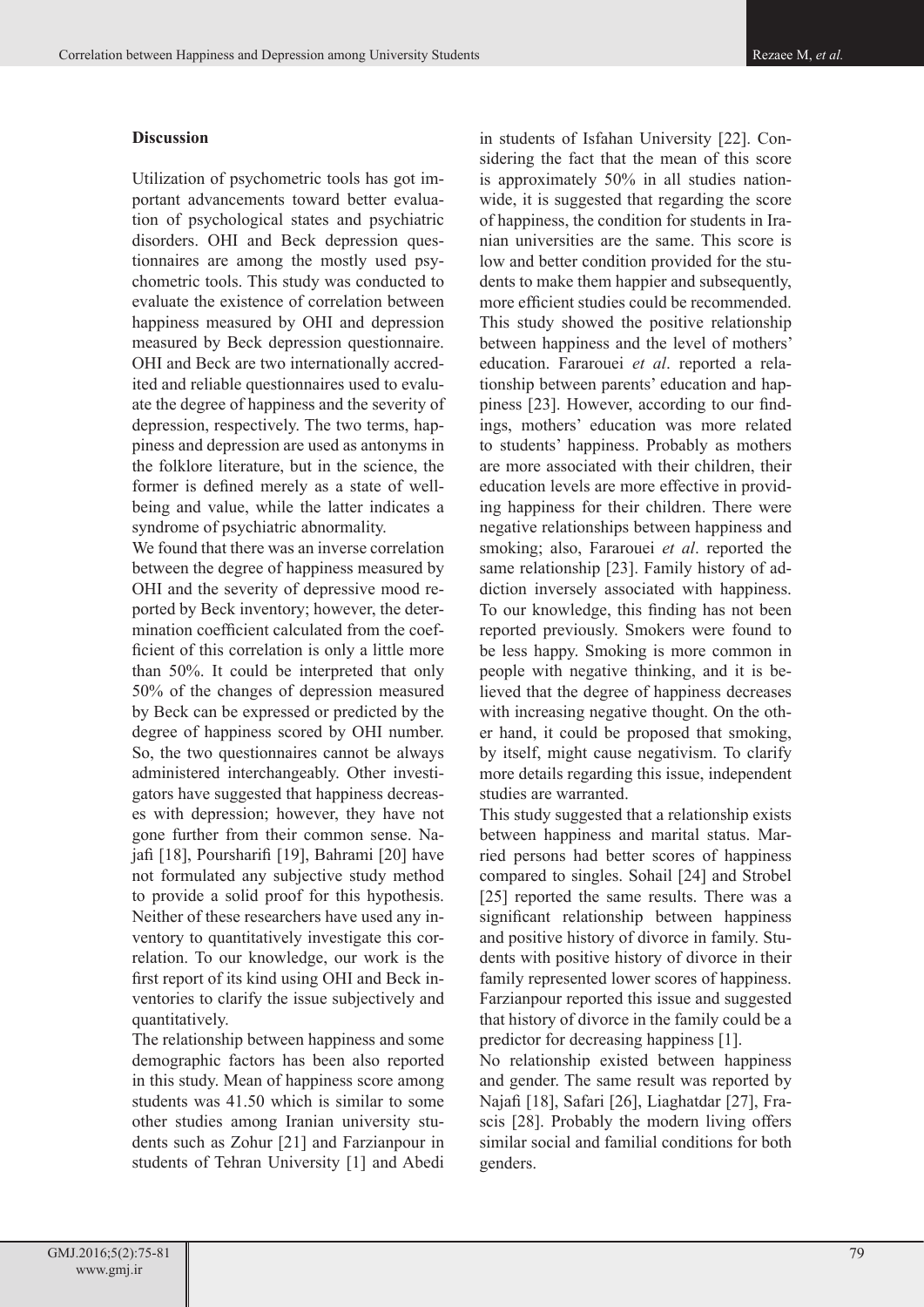There were some limitations in our study regarding the correlation between depression and happiness scores. The age of participants was between 18 to 30 years old and future studies had better include a wider range of ages. Furthermore, we evaluated university students only. Further studies could include other groups of society to alleviate any possible selection bias. Longitudinal and prospective studies could be implemented in future correlation studies to see the trace of changes of happiness in comparison with the trends of mood alterations. Moreover, we suggested more interventional studies because when happiness increases, depression decreases.

## **Conclusion**

The correlations found in this study can be practically used by the university managers to plan for better mental health programs for the students, locally or nationwide. International generalization of these findings, however, needs independent studies in many countries and interpretation of the mass data.

## Acknowledgment

The authors acknowledge the Vice chancellor for research and technology of Fasa University of Medical Sciences for financial support (Grant number: 263).

## **Conflict of Interest**

The authors certify that there is no conflict of interest for this work.

## **References**

- 1. Farzianpour F, Eshraghian M, Emami A, Hosseini S, Hosseini S, Farhud D .An Estimate of Happiness among Students of Tehran University of Medical Sciences: A Means for Policy Making In Management of Health System. [Iran Red Crescent Med J](http://www.ncbi.nlm.nih.gov/pubmed/?term=An+Estimate+of+Happiness+among+Students+of+Tehran+University+of+Medical+Sciences%3A+A+Means+for+Policy+Making+In+Management+of+Health+System) 2011; 13 (11):841.
- 2. Hills P, Argyle M .Emotional stability as a major dimension of happiness. PERS INDIV DIFFERS 2001; 31 (8):1357-64.
- 3. Abdel-Khalek AM .Measuring happiness with a single-item scale. SOC BEHAV PERSONAL 2006; 34 (2):139-50.
- 4. Argyle M .Is happiness a cause of health? PSYCHOL HEALTH 1997;12 (6):769-81.
- 5. Blades M .Food and happiness. [J Nutr Food](http://www.omicsonline.org/jnfshome.php)  [Sci](http://www.omicsonline.org/jnfshome.php) 2009;39 (4):449-54.
- 6. Wei M, Liao KYH, Ku TY, Shaffer PA .Attachment, self-compassion, empathy, and subjective well-being among college students and community adults. J Pers 2011;79 (1):191-21.
- 7. Argyle M, Crossland J .The dimensions of positive emotions. Br J Soc Psychol 1987;26 (2):127-37.
- 8. Hills P, Argyle M .The Oxford Happiness

Questionnaire: A compact scale for the measurement of psychological well-being. PERS INDIV DIFFER 2002;33 (7):1073-82.

- 9. Alipour A, Noorbala A .Introductory survey on validity and reliability of Oxford Happiness Inventory in Tehran universities. J Thou and Behav 1999;5:55-63.
- 10. Hadinezhad H, Zaree F .Reliability, validity, and normalization of the Oxford Happiness Questionnaire. Psychol Res 2009;12:62-77.
- 11. March J, Silva S, Petrycki S, Curry J, Wells K, Fairbank J, et al .Fluoxetine, cognitivebehavioral therapy, and their combination for adolescents with depression: Treatment for Adolescents With Depression Study (TADS) randomized controlled trial. JAMA 2004; 292 (7):807-20.
- 12. Darabadi I , Firoozkohy M , Mazloom SR, Navidian A .The Survey of rate and prevalence of depression among student of Zabol University of Medical Sciences. Shahr- e- Kord Med Sch J 2004; 6:15-21. [ in Persian]
- 13. Hawthorne G, Goldney R, Taylor AW .Depression prevalence: is it really increasing? Australian and New Zealand J of